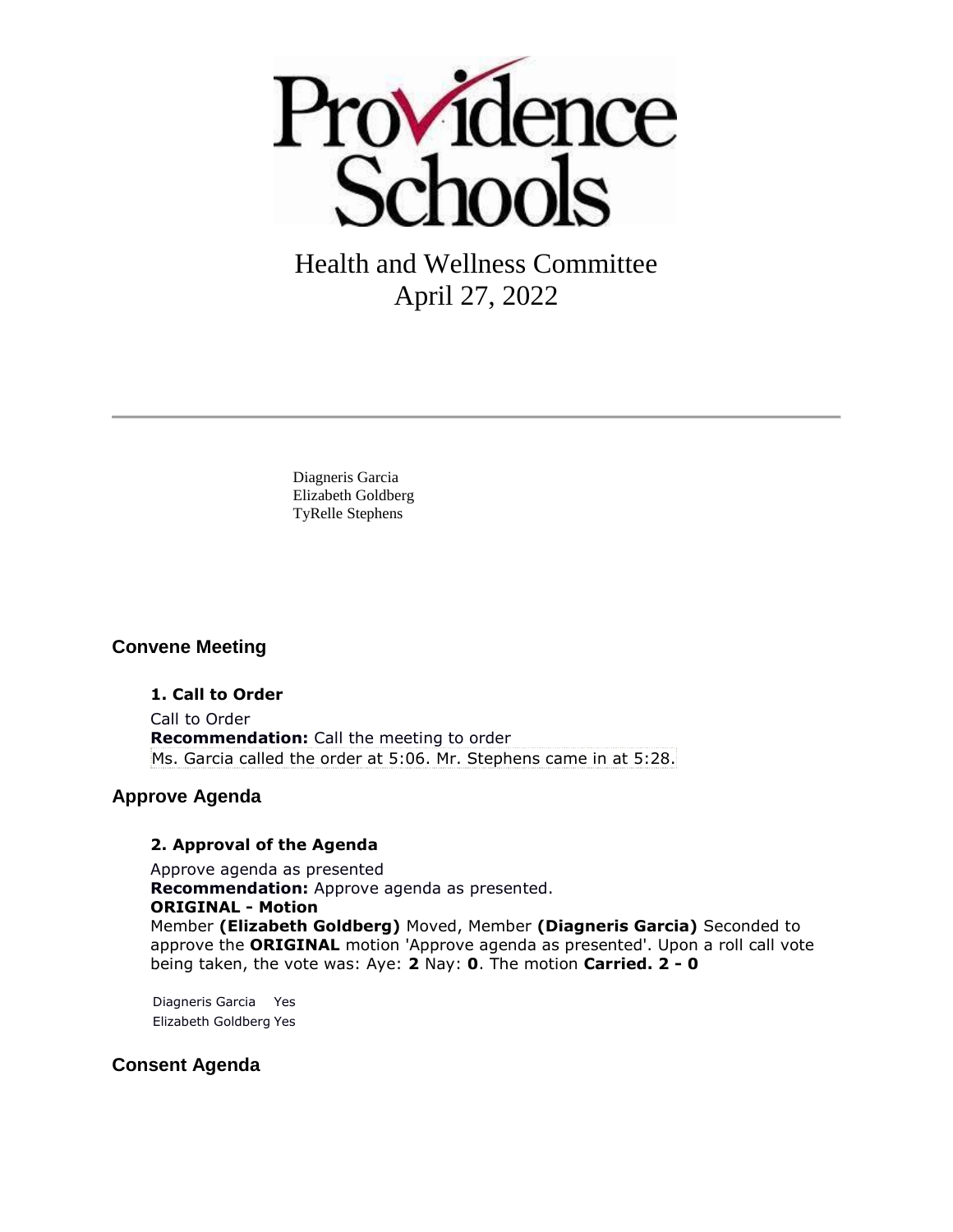

# Health and Wellness Committee

April 27, 2022

#### **3. Approval of the Consent Agenda**

Items listed under Consent Agenda are considered routine and will be approved by a single motion. There will be no separate discussion of these items; however, any item may be removed from the Consent Agenda upon the request of any member of the Board and action upon separately.

**Recommendation:** Approve consent agenda as presented.

Seconded by Tanya Gilbert

#### **ORIGINAL - Motion**

Member **(Elizabeth Goldberg)** Moved, Member **(Diagneris Garcia)** Seconded to approve the **ORIGINAL** motion 'Approve consent agenda as presented'. Upon a roll call vote being taken, the vote was: Aye: **2** Nay: **0**. The motion **Carried. 2 - 0** 

Diagneris Garcia Yes Elizabeth Goldberg Yes

#### **4. Approval of Minutes - December 15, 2021**

Approval of Minutes –December 15), 2021 **Recommendation:** Approve minutes as presented **ORIGINAL - Motion** Member **(Elizabeth Goldberg)** Moved, Member **(Diagneris Garcia)** Seconded to approve the **ORIGINAL** motion 'Approve minutes as presented'. Upon a roll call vote being taken, the vote was: Aye: **2** Nay: **0**. The motion **Carried. 2 - 0** 

Diagneris Garcia Yes Elizabeth Goldberg Yes

#### **Announcements**

#### **5. Announcements**

**Recommendation:** Administration recommends for approval. Prescription take back day is this Saturday. It was mentioned to update a listserve so that all participants are notified.

#### **Sub-Committee Reports**

**Updates from Committee Members**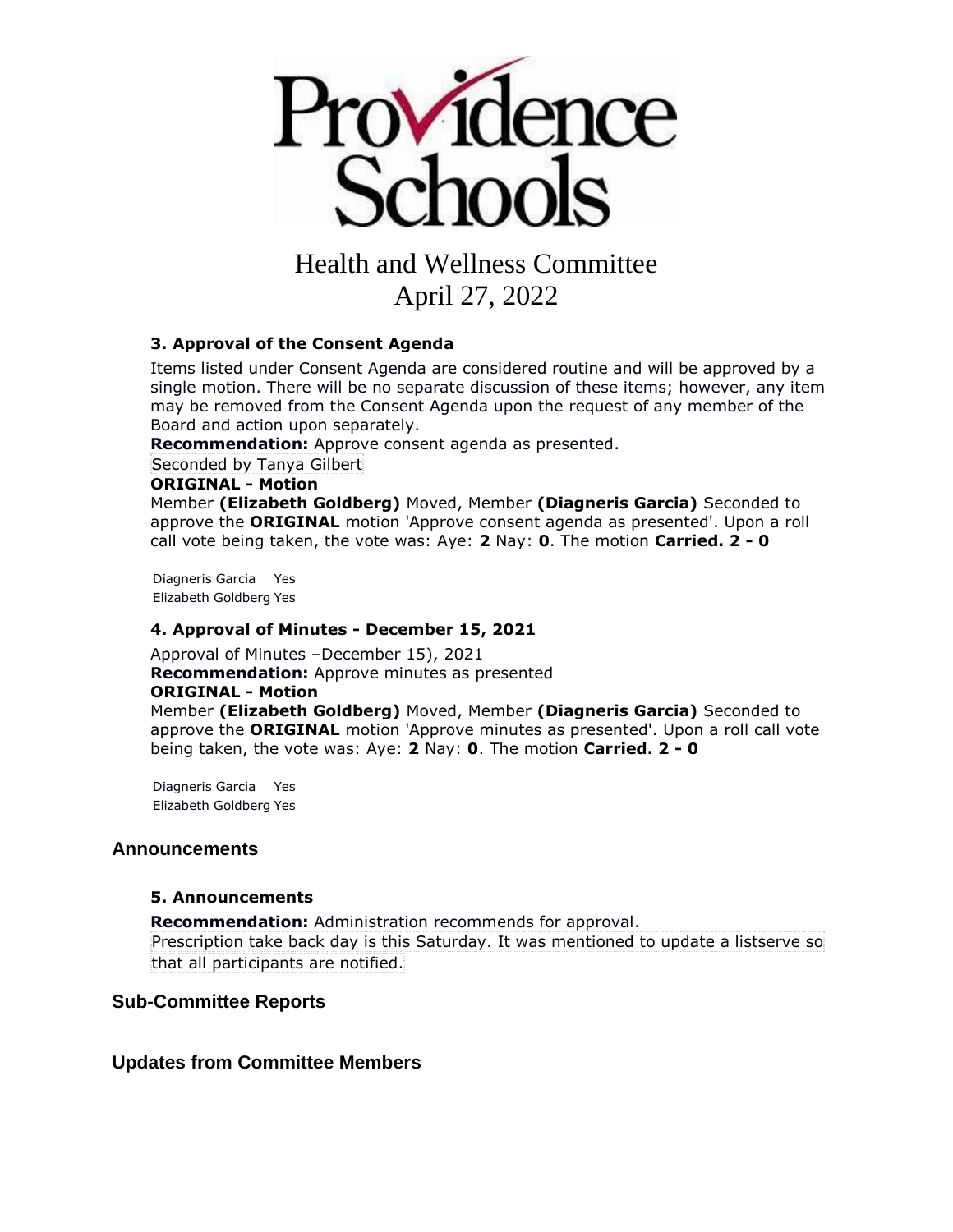

# Health and Wellness Committee April 27, 2022

# **Community and School Updates**

#### **6. Welcome & Introductions**

**Recommendation:** Administration recommends approval. Each attendee introduced themselves.

#### **7. Comments from the Community/Guests**

**Recommendation:** Administration recommends approval. There were no comments at this time from the attendees.

# **Meeting Topics**

### **Reports**

#### **8. Social Emotional Working Group Update**

**Recommendation:** Administration recommends approval. Amy Messenger gave a report on Social Emotional Working Group. Professional Development is May 11.

#### **9. Healthy Relationships Working Group Update**

**Recommendation:** Administration recommends approval. **ORIGINAL - Motion**

There was no motion made at this time.

# **10. Nutrition & Physical Activity Working Group Update**

**Recommendation:** Administration recommends approval. The group last met February 9th and are now excited about new prospects. A new intern partnership is being formed with URI. Asa Messer has a greenhouse that is doing very well. Rachel Green gave the report and answered questions.

#### **11. Sodexo Update**

**Recommendation:** Administration recommends for approval.

Kelly DeAngelis from Sodexo gave the update. The future chef competition want exceptionally well and another is planned. The student survey responded with over 700 responses. Mr. Stephens asked if portion sizes could be increased.